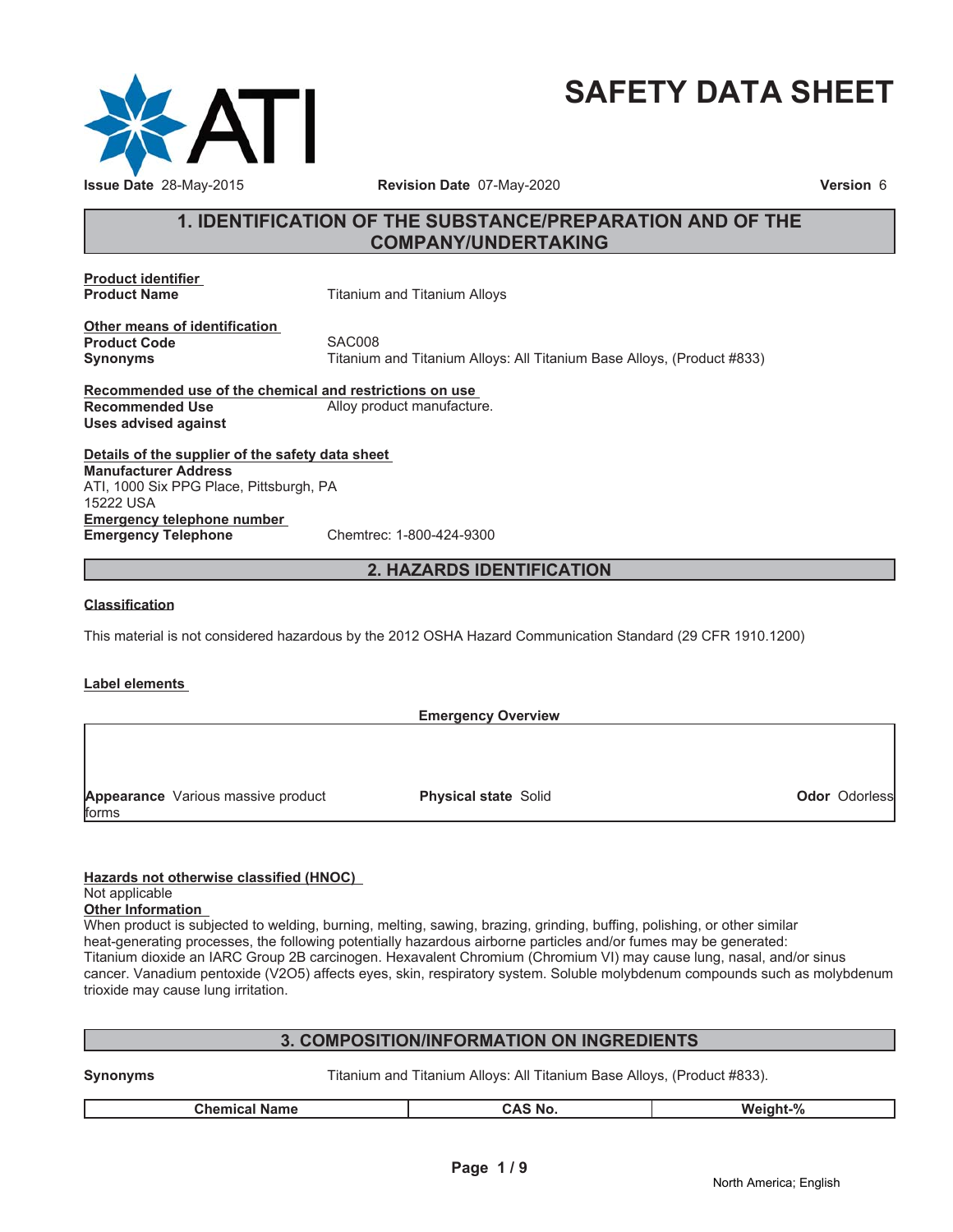# **SAC008 Titanium and Titanium Alloys Revision Date** 07-May-2020

| Titanium            | 7440-32-6 | $50 - 99$ |
|---------------------|-----------|-----------|
| Vanadium            | 7440-62-2 | $0 - 45$  |
| Molybdenum          | 7439-98-7 | $0 - 37$  |
| <b>Zirconium</b>    | 7440-67-7 | $0 - 35$  |
| Chromium            | 7440-47-3 | $0 - 18$  |
| Niobium (Columbium) | 7440-03-1 | $0 - 15$  |
| Aluminum            | 7429-90-5 | $0 - 8$   |
| Tin                 | 7440-31-5 | $0 - 8$   |
| Silicon             | 7440-21-3 | $0 - 3$   |
|                     |           |           |

\_\_\_\_\_\_\_\_\_\_\_\_\_\_\_\_\_\_\_\_\_\_\_\_\_\_\_\_\_\_\_\_\_\_\_\_\_\_\_\_\_\_\_\_\_\_\_\_\_\_\_\_\_\_\_\_\_\_\_\_\_\_\_\_\_\_\_\_\_\_\_\_\_\_\_\_\_\_\_\_\_\_\_\_\_\_\_\_\_\_\_\_\_

## **4. FIRST AID MEASURES**

# **First aid measures**

| Eye contact                                                                | In the case of particles coming in contact with eyes during processing, treat as with any<br>foreign object.                                           |  |
|----------------------------------------------------------------------------|--------------------------------------------------------------------------------------------------------------------------------------------------------|--|
| <b>Skin Contact</b>                                                        | None under normal use conditions.                                                                                                                      |  |
| <b>Inhalation</b>                                                          | If excessive amounts of smoke, fume, or particulate are inhaled during processing, remove<br>to fresh air and consult a qualified health professional. |  |
| Ingestion                                                                  | Not an expected route of exposure.                                                                                                                     |  |
| Most important symptoms and effects, both acute and delayed                |                                                                                                                                                        |  |
| <b>Symptoms</b>                                                            | None anticipated.                                                                                                                                      |  |
| Indication of any immediate medical attention and special treatment needed |                                                                                                                                                        |  |
| Note to physicians                                                         | Treat symptomatically.                                                                                                                                 |  |
| <b>5. FIRE-FIGHTING MEASURES</b>                                           |                                                                                                                                                        |  |

#### **Suitable extinguishing media**

Product not flammable in the form as distributed, flammable as finely divided particles or pieces resulting from processing of this product. Isolate large fires and allow to burn out. Smother small fires with salt (NaCl) or class D dry powder fire extinguisher.

**Unsuitable extinguishing media** Do not spray water on burning metal as an explosion may occur. This explosive characteristic is caused by the hydrogen and steam generated by the reaction of water with the burning material.

#### **Specific hazards arising from the chemical**

Intense heat. Very fine, high surface area material resulting from grinding, buffing, polishing, or similar processes of this product may ignite spontaneously at room temperature. WARNING: Fine particles resulting from grinding, buffing, polishing, or similar processes of this product may form combustible dust-air mixtures. Keep particles away from all ignition sources including heat, sparks, and flame. Prevent dust accumulations to minimize combustible dust hazard.

**Hazardous combustion products**Titanium dioxide an IARC Group 2B carcinogen. Hexavalent Chromium (Chromium VI) may cause lung, nasal, and/or sinus cancer. Vanadium pentoxide (V2O5) affects eyes, skin, respiratory system. Soluble molybdenum compounds such as molybdenum trioxide may cause lung irritation.

**Explosion data Sensitivity to Mechanical Impact** None. **Sensitivity to Static Discharge** None.

#### **Protective equipment and precautions for firefighters**

Firefighters should wear self-contained breathing apparatus and full firefighting turnout gear.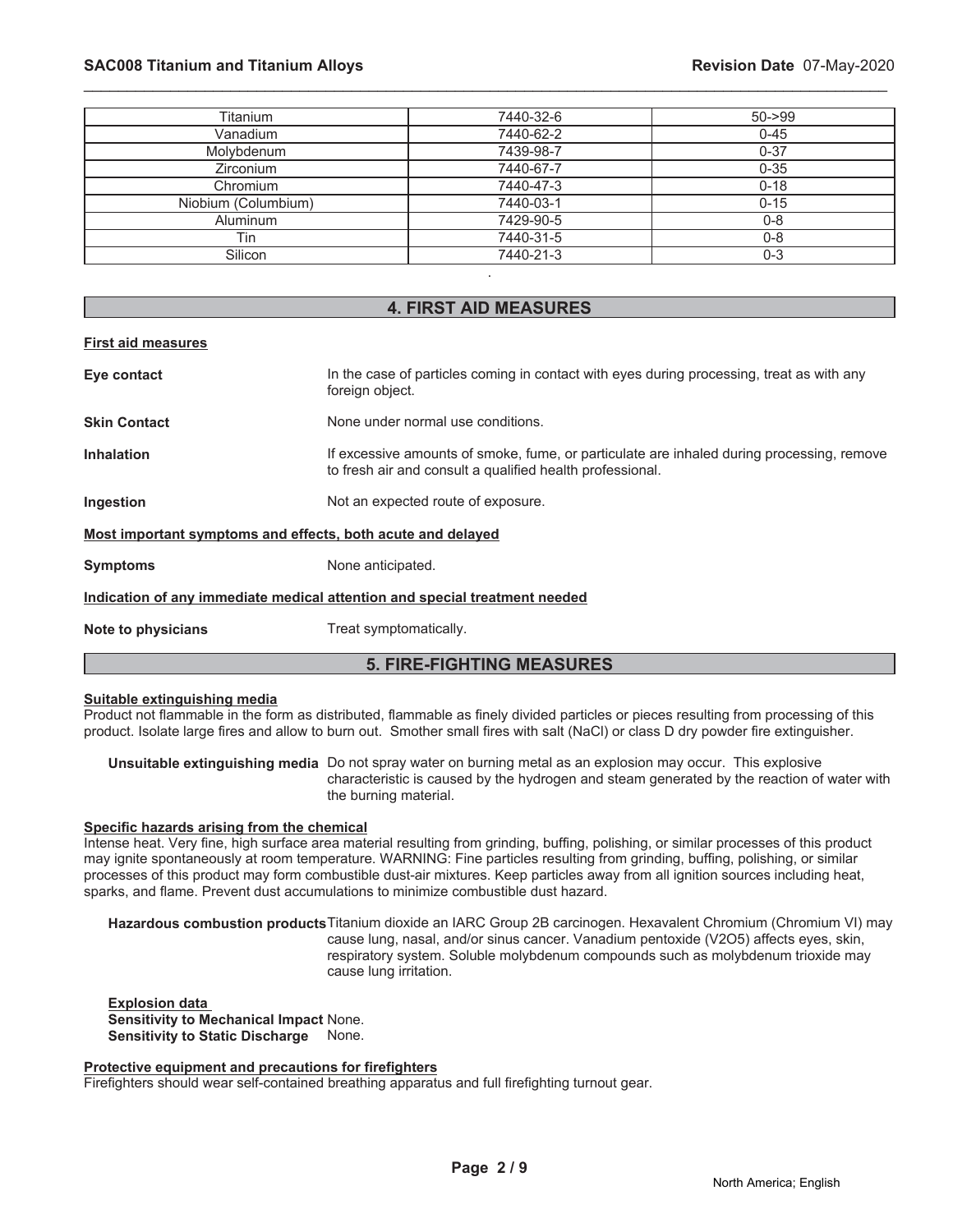| <b>6. ACCIDENTAL RELEASE MEASURES</b>                               |                                                                                                                                                                                                                                                                                                                                                                                                                                                                                      |  |  |
|---------------------------------------------------------------------|--------------------------------------------------------------------------------------------------------------------------------------------------------------------------------------------------------------------------------------------------------------------------------------------------------------------------------------------------------------------------------------------------------------------------------------------------------------------------------------|--|--|
| Personal precautions, protective equipment and emergency procedures |                                                                                                                                                                                                                                                                                                                                                                                                                                                                                      |  |  |
| <b>Personal precautions</b>                                         | Use personal protective equipment as required.                                                                                                                                                                                                                                                                                                                                                                                                                                       |  |  |
| For emergency responders                                            | Use personal protective equipment as required.                                                                                                                                                                                                                                                                                                                                                                                                                                       |  |  |
| <b>Environmental precautions</b>                                    |                                                                                                                                                                                                                                                                                                                                                                                                                                                                                      |  |  |
| <b>Environmental precautions</b>                                    | Not applicable to massive product.                                                                                                                                                                                                                                                                                                                                                                                                                                                   |  |  |
| Methods and material for containment and cleaning up                |                                                                                                                                                                                                                                                                                                                                                                                                                                                                                      |  |  |
| <b>Methods for containment</b>                                      | Not applicable to massive product.                                                                                                                                                                                                                                                                                                                                                                                                                                                   |  |  |
| Methods for cleaning up                                             | Not applicable to massive product.                                                                                                                                                                                                                                                                                                                                                                                                                                                   |  |  |
| 7. HANDLING AND STORAGE                                             |                                                                                                                                                                                                                                                                                                                                                                                                                                                                                      |  |  |
| <b>Precautions for safe handling</b>                                |                                                                                                                                                                                                                                                                                                                                                                                                                                                                                      |  |  |
| Advice on safe handling                                             | Very fine, high surface area material resulting from grinding, buffing, polishing, or similar<br>processes of this product may ignite spontaneously at room temperature. WARNING: Fine<br>particles resulting from grinding, buffing, polishing, or similar processes of this product may<br>form combustible dust-air mixtures. Keep particles away from all ignition sources including<br>heat, sparks, and flame. Prevent dust accumulations to minimize combustible dust hazard. |  |  |
| Conditions for safe storage, including any incompatibilities        |                                                                                                                                                                                                                                                                                                                                                                                                                                                                                      |  |  |
| <b>Storage Conditions</b>                                           | Keep chips, turnings, dust, and other small particles away from heat, sparks, flame and<br>other sources of ignition (i.e., pilot lights, electric motors and static electricity).                                                                                                                                                                                                                                                                                                   |  |  |
| Incompatible materials                                              | Dissolves in hydrofluoric acid. Ignites in the presence of fluorine. When heated above<br>200°C, reacts exothermically with the following. Chlorine, bromine, halocarbons, carbon<br>tetrachloride, carbon tetrafluoride, and freon.                                                                                                                                                                                                                                                 |  |  |

# **8. EXPOSURE CONTROLS/PERSONAL PROTECTION**

# **Control parameters**

# **Exposure Guidelines**

| <b>Chemical Name</b>             | <b>ACGIH TLV</b>                                                                                                 | <b>OSHA PEL</b>                                                                                      |
|----------------------------------|------------------------------------------------------------------------------------------------------------------|------------------------------------------------------------------------------------------------------|
| Titanium<br>7440-32-6            |                                                                                                                  |                                                                                                      |
| Vanadium<br>7440-62-2            |                                                                                                                  | Ceiling: 0.5 mg/m <sup>3</sup> V2O5 respirable dust<br>Ceiling: 0.1 mg/m <sup>3</sup> V2O5 fume      |
| Molybdenum<br>7439-98-7          | TWA: $10 \text{ mg/m}^3$ inhalable fraction<br>TWA: 3 mg/m <sup>3</sup> respirable fraction                      |                                                                                                      |
| Zirconium<br>7440-67-7           | STEL: 10 mg/m <sup>3</sup> STEL: 10 mg/m <sup>3</sup> Zr<br>TWA: 5 mg/m <sup>3</sup> TWA: 5 mg/m <sup>3</sup> Zr | TWA: $5 \text{ mg/m}^3$ Zr<br>(vacated) STEL: 10 mg/m <sup>3</sup> (vacated) STEL:<br>10 mg/m $3$ Zr |
| Chromium<br>7440-47-3            | TWA: $0.5 \text{ mg/m}^3$                                                                                        | TWA: 1 $mq/m3$                                                                                       |
| Niobium (Columbium)<br>7440-03-1 |                                                                                                                  |                                                                                                      |
| Tin<br>7440-31-5                 | TWA: 2 mg/m <sup>3</sup> TWA: 2 mg/m <sup>3</sup> Sn except<br>Tin hydride                                       | TWA: 2 mg/m <sup>3</sup> Sn except oxides                                                            |
| Aluminum<br>7429-90-5            | TWA: 1 mg/m <sup>3</sup> respirable fraction                                                                     | TWA: $15 \text{ mg/m}^3$ total dust<br>TWA: 5 mg/m <sup>3</sup> respirable fraction                  |
| Silicon<br>7440-21-3             |                                                                                                                  | TWA: $15 \text{ mg/m}^3$ total dust<br>TWA: $5 \text{ mg/m}^3$ respirable fraction                   |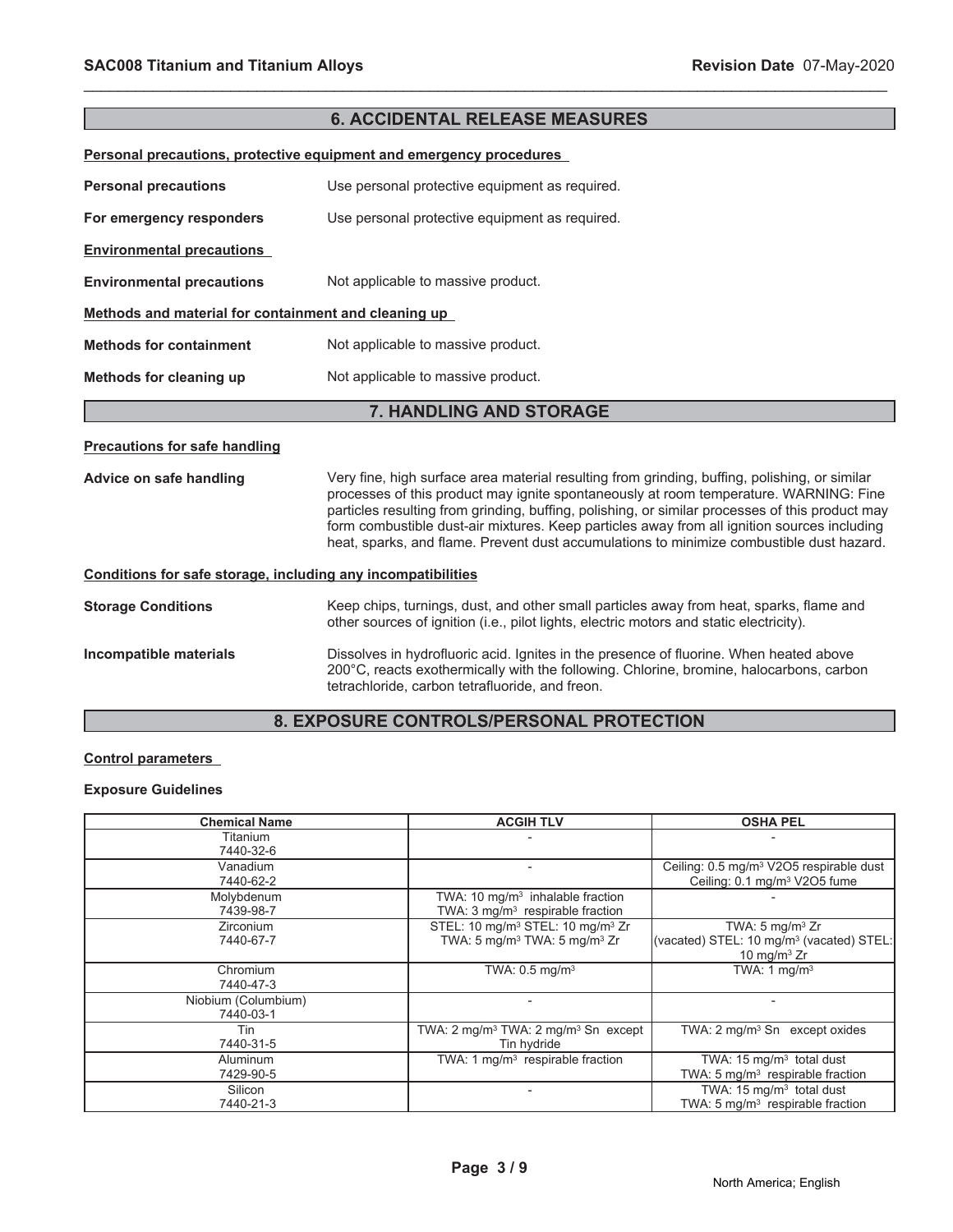| Appropriate engineering controls      |                                                                                                                                                                                                                                                                                                                                                                                 |
|---------------------------------------|---------------------------------------------------------------------------------------------------------------------------------------------------------------------------------------------------------------------------------------------------------------------------------------------------------------------------------------------------------------------------------|
| <b>Engineering Controls</b>           | Avoid generation of uncontrolled particles.                                                                                                                                                                                                                                                                                                                                     |
|                                       | Individual protection measures, such as personal protective equipment                                                                                                                                                                                                                                                                                                           |
| <b>Eye/face protection</b>            | When airborne particles may be present, appropriate eye protection is recommended. For<br>example, tight-fitting goggles, foam-lined safety glasses or other protective equipment that<br>shield the eyes from particles.                                                                                                                                                       |
| Skin and body protection              | Fire/flame resistant/retardant clothing may be appropriate during hot work with the product.<br>Cut-resistant gloves and/or protective clothing may be appropriate when sharp surfaces are<br>present.                                                                                                                                                                          |
| <b>Respiratory protection</b>         | When particulates/fumes/gases are generated and if exposure limits are exceeded or<br>irritation is experienced, proper approved respiratory protection should be worn.<br>Positive-pressure supplied air respirators may be required for high airborne contaminant<br>concentrations. Respiratory protection must be provided in accordance with current local<br>regulations. |
| <b>General Hygiene Considerations</b> | Handle in accordance with good industrial hygiene and safety practice.                                                                                                                                                                                                                                                                                                          |

# **9. PHYSICAL AND CHEMICAL PROPERTIES**

## **Information on basic physical and chemical properties**

| <b>Physical state</b><br>Appearance<br>Color                                                                               | Solid<br>Various massive product forms<br>Metallic gray or silver | Odor<br><b>Odor threshold</b>                                                                                                                                       | Odorless<br>Not applicable |
|----------------------------------------------------------------------------------------------------------------------------|-------------------------------------------------------------------|---------------------------------------------------------------------------------------------------------------------------------------------------------------------|----------------------------|
| <b>Property</b><br>pН<br>Melting point / freezing point<br>Boiling point / boiling range                                   | Values<br>1850 °C / 3370 °F                                       | Remarks • Method<br>Not applicable                                                                                                                                  |                            |
| <b>Flash point</b><br><b>Evaporation rate</b><br>Flammability (solid, gas)                                                 |                                                                   | Not applicable<br>Product not flammable in the form as distributed,<br>flammable as finely divided particles or pieces<br>resulting from processing of this product |                            |
| <b>Flammability Limit in Air</b><br><b>Upper flammability limit:</b><br>Lower flammability limit:                          |                                                                   |                                                                                                                                                                     |                            |
| Vapor pressure<br><b>Vapor density</b><br><b>Specific Gravity</b>                                                          | 6.49                                                              | Not applicable<br>Not applicable                                                                                                                                    |                            |
| <b>Water solubility</b><br>Solubility in other solvents<br><b>Partition coefficient</b><br><b>Autoignition temperature</b> | Insoluble                                                         | Not applicable<br>Not applicable                                                                                                                                    |                            |
| <b>Decomposition temperature</b><br><b>Kinematic viscosity</b><br><b>Dynamic viscosity</b>                                 |                                                                   | Not applicable<br>Not applicable<br>Not applicable                                                                                                                  |                            |
| <b>Explosive properties</b><br><b>Oxidizing properties</b>                                                                 | Not applicable<br>Not applicable                                  |                                                                                                                                                                     |                            |
| <b>Other Information</b>                                                                                                   |                                                                   |                                                                                                                                                                     |                            |
| <b>Softening point</b><br><b>Molecular weight</b><br><b>VOC Content (%)</b><br><b>Density</b>                              | Not applicable                                                    |                                                                                                                                                                     |                            |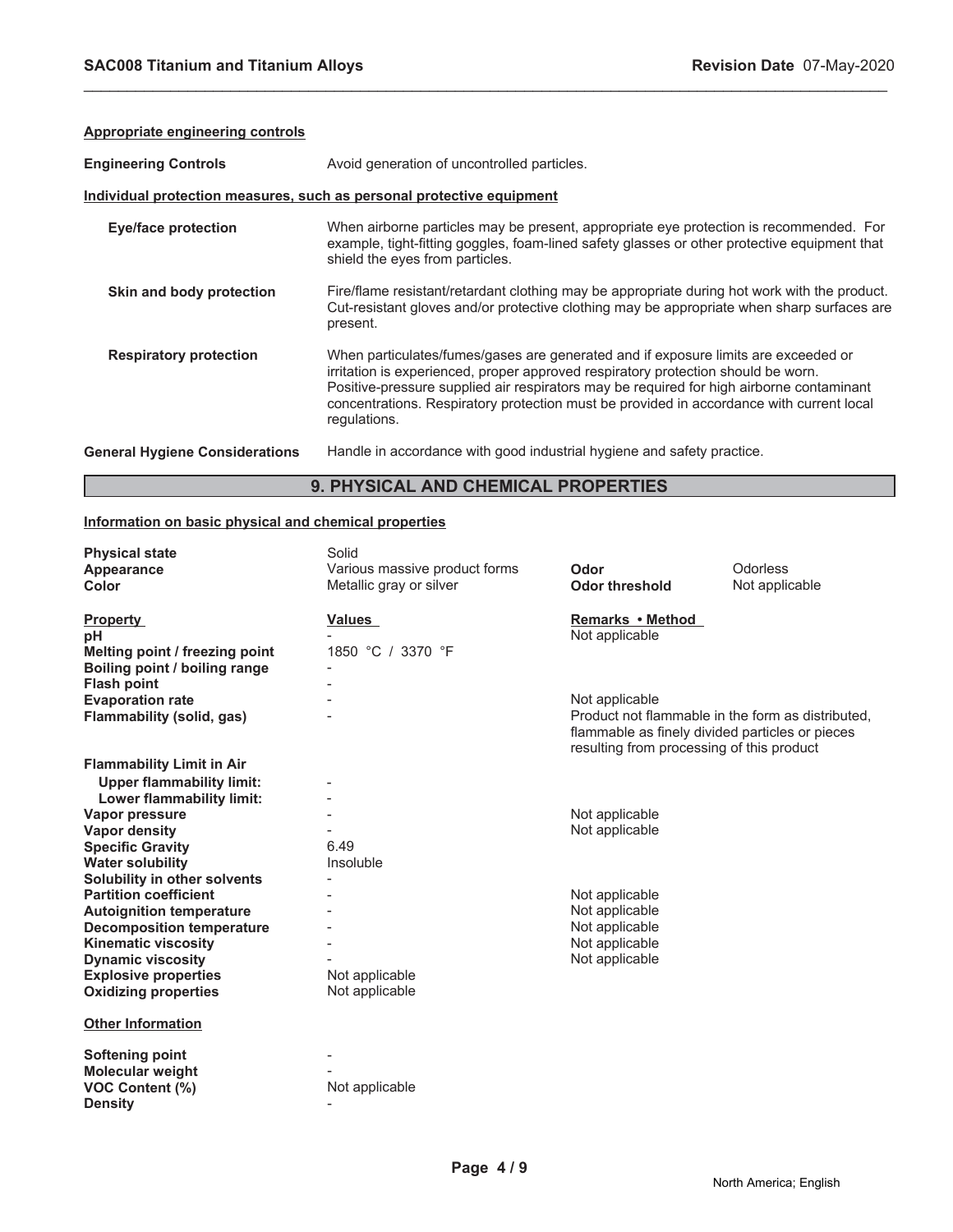#### **Bulk density**

# **10. STABILITY AND REACTIVITY**

\_\_\_\_\_\_\_\_\_\_\_\_\_\_\_\_\_\_\_\_\_\_\_\_\_\_\_\_\_\_\_\_\_\_\_\_\_\_\_\_\_\_\_\_\_\_\_\_\_\_\_\_\_\_\_\_\_\_\_\_\_\_\_\_\_\_\_\_\_\_\_\_\_\_\_\_\_\_\_\_\_\_\_\_\_\_\_\_\_\_\_\_\_

# **Reactivity**

Not applicable

#### **Chemical stability**

Stable under normal conditions.

#### **Possibility of Hazardous Reactions**

None under normal processing.

#### Hazardous polymerization Hazardous polymerization does not occur.

#### **Conditions to avoid**

Dust formation and dust accumulation.

#### **Incompatible materials**

Dissolves in hydrofluoric acid. Ignites in the presence of fluorine. When heated above 200°C, reacts exothermically with the following. Chlorine, bromine, halocarbons, carbon tetrachloride, carbon tetrafluoride, and freon.

#### **Hazardous Decomposition Products**

When product is subjected to welding, burning, melting, sawing, brazing, grinding, buffing, polishing, or other similar heat-generating processes, the following potentially hazardous airborne particles and/or fumes may be generated:: Titanium dioxide an IARC Group 2B carcinogen. Hexavalent Chromium (Chromium VI) may cause lung, nasal, and/or sinus cancer. Vanadium pentoxide (V2O5) affects eyes, skin, respiratory system. Soluble molybdenum compounds such as molybdenum trioxide may cause lung irritation.

# **11. TOXICOLOGICAL INFORMATION**

# **Information on likely routes of exposure**

#### **Product Information**

| Inhalation  | Not an expected route of exposure for product in massive form. |  |
|-------------|----------------------------------------------------------------|--|
| Eye contact | Not an expected route of exposure for product in massive form. |  |

**Skin Contact** Product not classified.

#### **Ingestion** Not an expected route of exposure for product in massive form.

| <b>Chemical Name</b>             | Oral LD50           | Dermal LD50              | <b>Inhalation LC50</b>   |  |
|----------------------------------|---------------------|--------------------------|--------------------------|--|
| Titanium<br>7440-32-6            | > 5000 mg/kg bw     |                          |                          |  |
| Nanadium<br>7440-62-2            | > 2000 mg/kg bw     | $\overline{\phantom{a}}$ | $\overline{\phantom{0}}$ |  |
| Molybdenum<br>7439-98-7          | > 2000 mg/kg bw     | > 2000 mg/kg bw          | $> 5.10$ mg/L            |  |
| <b>Zirconium</b><br>7440-67-7    | 5000 mg/kg bw       | $\overline{\phantom{0}}$ | $>4.3$ mg/L              |  |
| <b>Chromium</b><br>7440-47-3     | > 3400 mg/kg bw     |                          | $> 5.41$ mg/L            |  |
| Niobium (Columbium)<br>7440-03-1 | $> 10,000$ mg/kg bw | > 2000 mg/kg bw          | $\overline{\phantom{0}}$ |  |
| <b>Tin</b><br>7440-31-5          | > 2000 mg/kg bw     | > 2000 mg/kg bw          | $> 4.75$ mg/L            |  |
| Aluminum<br>7429-90-5            | 15,900 mg/kg bw     |                          | $> 1$ mg/L               |  |
| Silicon<br>7440-21-3             | > 5000 mg/kg bw     | $> 5000$ mg/kg bw        | $> 2.08$ mg/L            |  |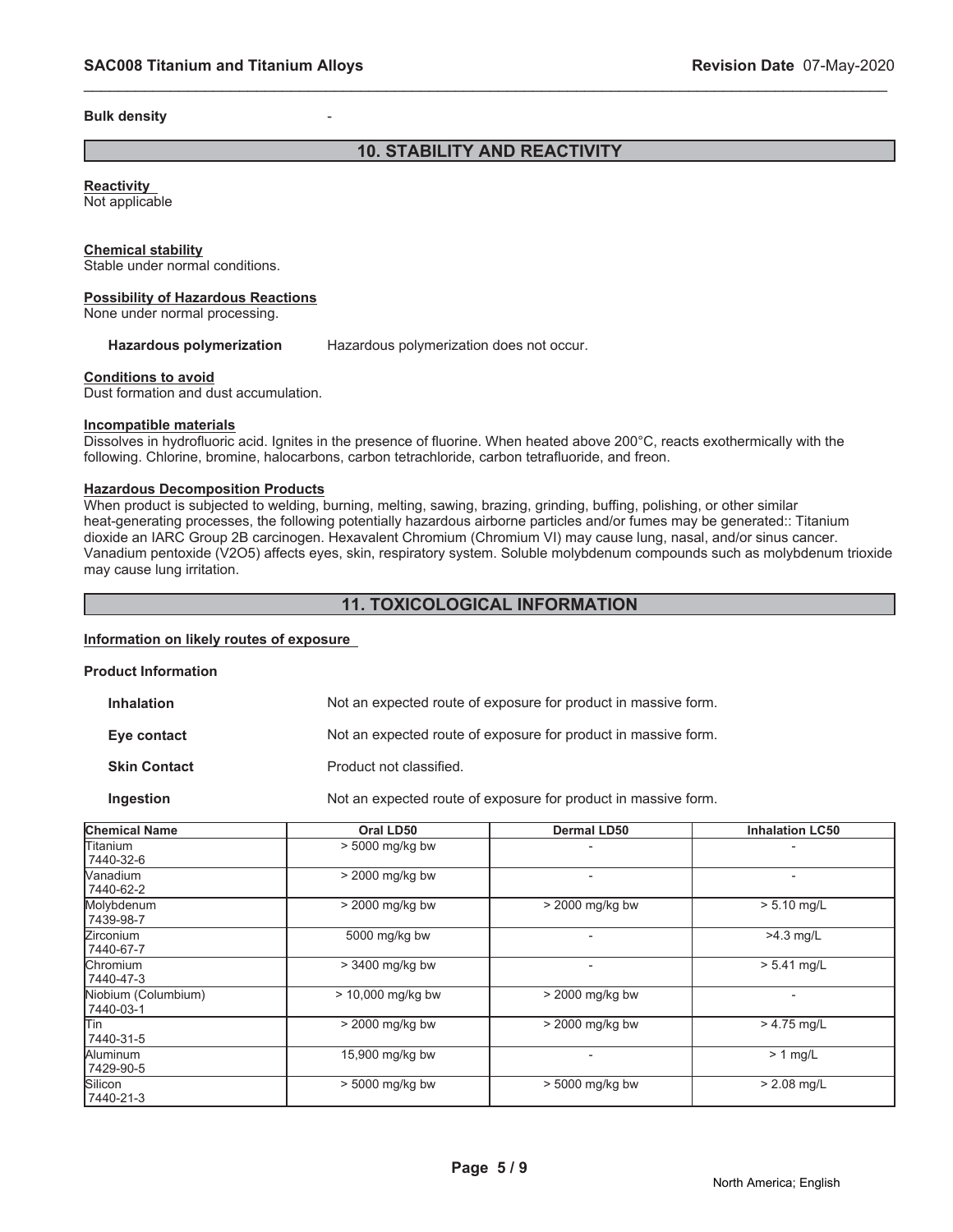## **Information on toxicological effects**

**Symptoms** None known.

## **Delayed and immediate effects as well as chronic effects from short and long-term exposure**

| <b>Acute toxicity</b>             | Product not classified. |
|-----------------------------------|-------------------------|
| <b>Skin corrosion/irritation</b>  | Product not classified. |
| Serious eye damage/eye irritation | Product not classified. |
| <b>Sensitization</b>              | Product not classified. |
| <b>Germ cell mutagenicity</b>     | Product not classified. |
| Carcinogenicity                   | Product not classified. |

| <b>Chen</b><br><b>Name</b> | <b>CGIH</b> | IAPC  | ---- | $\sim$<br>'' |
|----------------------------|-------------|-------|------|--------------|
| Chromium                   |             | Group |      |              |
| $'7440-$<br>٠ <b>.</b>     |             |       |      |              |

\_\_\_\_\_\_\_\_\_\_\_\_\_\_\_\_\_\_\_\_\_\_\_\_\_\_\_\_\_\_\_\_\_\_\_\_\_\_\_\_\_\_\_\_\_\_\_\_\_\_\_\_\_\_\_\_\_\_\_\_\_\_\_\_\_\_\_\_\_\_\_\_\_\_\_\_\_\_\_\_\_\_\_\_\_\_\_\_\_\_\_\_\_

| <b>Reproductive toxicity</b>    |
|---------------------------------|
| <b>STOT - single exposure</b>   |
| <b>STOT - repeated exposure</b> |
| <b>Aspiration hazard</b>        |

**Product not classified.** Product not classified. Product not classified. Product not classified.

# **12. ECOLOGICAL INFORMATION**

## **Ecotoxicity**

This product as shipped is not classified for aquatic toxicity.

| <b>Chemical Name</b> | Algae/aquatic plants                           | <b>Fish</b>                  | <b>Toxicity to</b>           | <b>Crustacea</b>                                      |
|----------------------|------------------------------------------------|------------------------------|------------------------------|-------------------------------------------------------|
|                      |                                                |                              | microorganisms               |                                                       |
| Titanium             | The 72 h EC50 of titanium                      | The 96 h LC50 of titanium    | The 3 h EC50 of titanium     | The 48 h EC50 of titanium                             |
| 7440-32-6            | dioxide to                                     | dioxide to Cyprinodon        | dioxide for activated sludge | dioxide to Daphnia Magna                              |
|                      | Pseudokirchnerella                             | variegatus was greater than  | were greater than 1000       | was greater than 1000 mg of                           |
|                      | subcapitata was 61 mg of                       | 10,000 mg of TiO2/L.         | $mg/L$ .                     | <b>TiO2/L.</b>                                        |
|                      | <b>TiO2/L.</b>                                 | The 96 h LC50 of titanium    |                              |                                                       |
|                      |                                                | dioxide to Pimephales        |                              |                                                       |
|                      |                                                | promelas was greater than    |                              |                                                       |
|                      |                                                | 1,000 mg of TiO2/L.          |                              |                                                       |
| Vanadium             | The 72 h EC50 of vanadium                      | The 96 h LC50 of vanadium    | The 3 h EC50 of sodium       | The 48 h EC50 of sodium                               |
| 7440-62-2            | pentoxide to Desmodesmus                       | pentoxide to Pimephales      | metavanadate for activated   | vanadate to Daphnia magna                             |
|                      | subspicatus was 2,907 ug of                    | promelas was 1,850 ug of     | sludge was greater than 100  | was 2,661 ug of V/L.                                  |
|                      | V/L.                                           | $V/L$ .                      | $mg/L$ .                     |                                                       |
| Molybdenum           | The 72 h EC50 of sodium                        | The 96 h LC50 of sodium      | The 3 h EC50 of              | The 48 h LC50 of sodium                               |
| 7439-98-7            | molybdate dihydrate to                         | molybdate dihydrate to       | molybdenum trioxide for      | molybdate dihydrate to                                |
|                      | Pseudokirchneriella                            | Pimephales promelas was      | activated sludge was 820     | Ceriodaphnia dubia was                                |
|                      | subcapitata was 362.9 mg of                    | 644.2 mg/L                   | $mg/L$ .                     | $1,015$ mg/L.                                         |
|                      | Mo/L.                                          |                              |                              | The 48 h LC50 of sodium                               |
|                      |                                                |                              |                              | molybdate dihydrate to                                |
|                      |                                                |                              |                              | Daphnia magna was greater<br>than 1,727.8 mg/L.       |
| Zirconium            | The 14 d NOEC of zirconium                     | The 96 h LL50 of zirconium   |                              | The 48 h EC50 of zirconium                            |
| 7440-67-7            | dichloride oxide to Chlorella                  | to Danio rerio was greater   |                              |                                                       |
|                      |                                                | than 74.03 mg/L.             |                              | dioxide to Daphnia magna<br>was greater than 74.03 mg |
|                      | vulgaris was greater than<br>102.5 mg of Zr/L. |                              |                              | of Zr/L.                                              |
| Chromium             |                                                |                              |                              |                                                       |
| 7440-47-3            |                                                |                              |                              |                                                       |
| Niobium (Columbium)  |                                                |                              |                              |                                                       |
| 7440-03-1            |                                                |                              |                              |                                                       |
| Tin                  | The 72 h EC50 of tin                           | The 7 d LOEC of tin chloride |                              | The 7 d LC50 of tin chloride                          |
| 7440-31-5            | chloride pentahydrate to                       | pentahydrate to Pimephales   |                              | pentahydrate to                                       |
|                      | Pseudokirchnerella                             | promelas was 827.9 ug of     |                              | Ceriodaphnia dubia was                                |
|                      | subcapitata was 9,846 ug of                    | Sn/L                         |                              | greater than 3,200 ug of                              |
|                      | Sn/L                                           |                              |                              | $Sn/L$ .                                              |
| Aluminum             | The 96-h EC50 values for                       | The 96 h LC50 of aluminum    |                              | The 48-hr LC50 for                                    |
| 7429-90-5            | reduction of biomass of                        | to Oncorhynchus mykiss       |                              | Ceriodaphnia dubia exposed                            |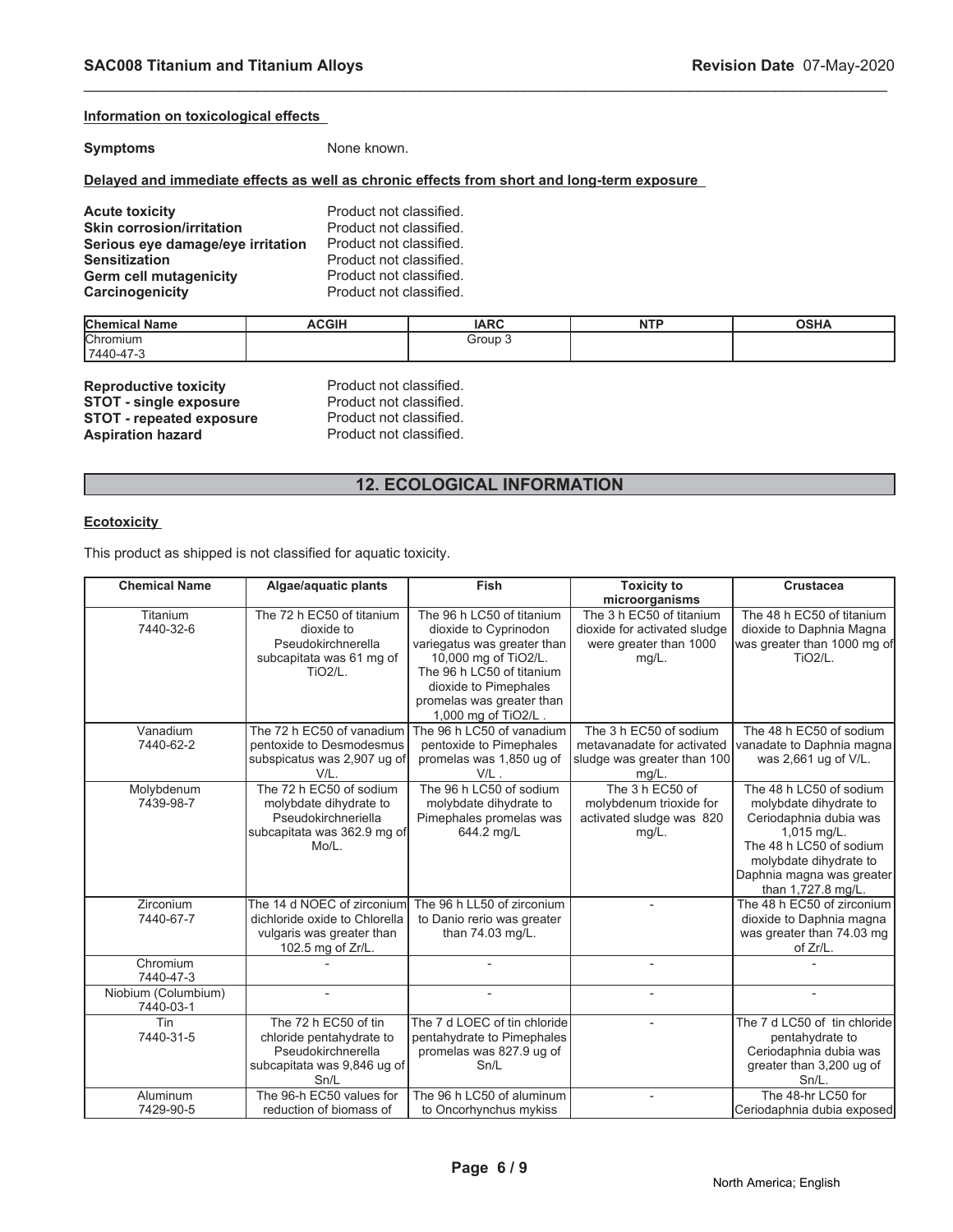|                      | Pseudokirchneriella<br>subcapitata in AAP-Medium<br>at $pH$ 6, 7, and 8 were<br>estimated as 20.1, 5.4, and<br>150.6 µg/L, respectively, for<br>dissolved Al. | was 7.4 mg of Al/L at pH 6.5<br>and 14.6 mg of Al/L at pH<br>7.5 | to Aluminium chloride<br>increased from 0.72 to<br>greater than 99.6 mg/L with<br>water hardness increasing<br>from $25$ to $200$ mg/L. |
|----------------------|---------------------------------------------------------------------------------------------------------------------------------------------------------------|------------------------------------------------------------------|-----------------------------------------------------------------------------------------------------------------------------------------|
| Silicon<br>7440-21-3 | The 72 h EC50 of sodium<br>metasilicate pentahydrate to  <br>Pseudokirchnerella<br>subcapitata was greater than<br>250 mg/L.                                  |                                                                  |                                                                                                                                         |

#### **Other adverse effects**

# **13. DISPOSAL CONSIDERATIONS**

#### **Waste treatment methods**

**Disposal of wastes** Disposal should be in accordance with applicable regional, national and local laws and regulations.

**Contaminated packaging Mone anticipated.** 

| <b>Chemical Name</b> | <b>RCRA - D Series Wastes</b> |
|----------------------|-------------------------------|
| Chromium             | 5.0 mg/L regulatory level     |
| 440-47-3             |                               |

This product contains one or more substances that are listed with the State of California as a hazardous waste.

# **14. TRANSPORT INFORMATION**

**DOT** Not regulated

# **15. REGULATORY INFORMATION**

| <b>International Inventories</b> |                   |
|----------------------------------|-------------------|
| <b>TSCA</b>                      | Complies          |
| <b>DSL/NDSL</b>                  | Complies          |
| <b>EINECS/ELINCS</b>             | Complies          |
| <b>ENCS</b>                      | Complies          |
| <b>IECSC</b>                     | Complies          |
| <b>KECL</b>                      | Complies          |
| <b>PICCS</b>                     | <b>Not Listed</b> |
| <b>AICS</b>                      | Complies          |

 **Legend:** 

 **TSCA** - United States Toxic Substances Control Act Section 8(b) Inventory

 **DSL/NDSL** - Canadian Domestic Substances List/Non-Domestic Substances List

 **EINECS/ELINCS** - European Inventory of Existing Chemical Substances/European List of Notified Chemical Substances

 **ENCS** - Japan Existing and New Chemical Substances

 **IECSC** - China Inventory of Existing Chemical Substances

 **KECL** - Korean Existing and Evaluated Chemical Substances

 **PICCS** - Philippines Inventory of Chemicals and Chemical Substances

 **AICS** - Australian Inventory of Chemical Substances

### **US Federal Regulations**

#### **SARA 313**

Section 313 of Title III of the Superfund Amendments and Reauthorization Act of 1986 (SARA). This product contains a chemical or chemicals which are subject to the reporting requirements of the Act and Title 40 of the Code of Federal Regulations, Part 372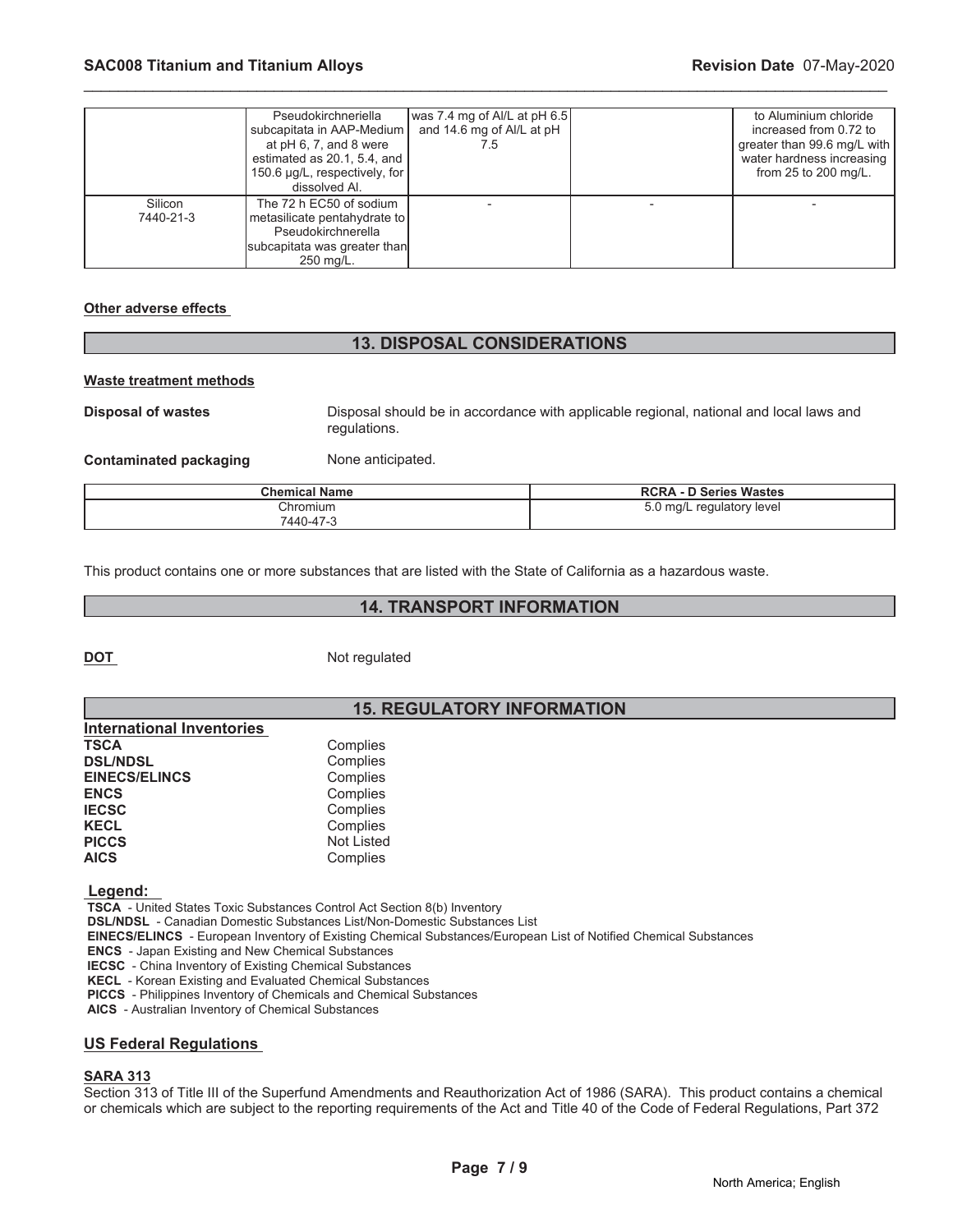| <b>Chen</b><br>Name                         | <b>AS No.</b>                                     | Weight<br>70 | 0.49<br>- -<br>nreshold.<br>Values<br>-<br>70 |
|---------------------------------------------|---------------------------------------------------|--------------|-----------------------------------------------|
| <b>Chrom</b><br>$\sim$<br>440<br>nu<br>-47- | $\overline{\phantom{a}}$<br>$\Delta$<br>$. I = 4$ | 0-18         | $\cdot$                                       |

# **SARA 311/312 Hazard Categories**

| Acute health hazard               | No |
|-----------------------------------|----|
| <b>Chronic Health Hazard</b>      | No |
| Fire hazard                       | No |
| Sudden release of pressure hazard | No |
| <b>Reactive Hazard</b>            | No |

#### **CWA (Clean Water Act)**

This product contains the following substances which are regulated pollutants pursuant to the Clean Water Act (40 CFR 122.21 and 40 CFR 122.42)

| <b>Chemical Name</b>  | <b>CWA - Reportable</b><br><b>Quantities</b> | <b>CWA - Toxic Pollutants</b> | <b>CWA - Priority Pollutants</b> | <b>CWA - Hazardous</b><br><b>Substances</b> |
|-----------------------|----------------------------------------------|-------------------------------|----------------------------------|---------------------------------------------|
| Chromium<br>7440-47-3 |                                              |                               |                                  |                                             |

# **CERCLA**

This material, as supplied, contains one or more substances regulated as a hazardous substance under the Comprehensive Environmental Response Compensation and Liability Act (CERCLA) (40 CFR 302)

| <b>Chemical Name</b>  | <b>Substances RQs</b><br>Hazardous |
|-----------------------|------------------------------------|
| Chromium<br>7440-47-3 | 5000 lb                            |

# **US State Regulations**

## **California Proposition 65**

This product does not contain any Proposition 65 chemicals

#### **U.S. State Right-to-Know Regulations**

| <b>Chemical Name</b>          | <b>New Jersey</b> | <b>Massachusetts</b> | Pennsylvania |
|-------------------------------|-------------------|----------------------|--------------|
| Titanium<br>7440-32-6         | X                 |                      |              |
| Vanadium<br>7440-62-2         | X                 | X                    | X            |
| Molybdenum<br>7439-98-7       | Χ                 |                      | X            |
| <b>Zirconium</b><br>7440-67-7 | X                 | X                    | X            |
| Chromium<br>7440-47-3         | X                 | X                    | X            |
| Tin<br>7440-31-5              | X                 | X                    | X            |
| Aluminum<br>7429-90-5         | X                 | X                    | X            |
| Silicon<br>7440-21-3          | X                 | X                    | X            |

# **U.S. EPA Label Information**

**EPA Pesticide Registration Number** Not applicable

# **16. OTHER INFORMATION**

| <b>NFPA</b>                       | <b>Health hazards 0</b> | <b>Flammability 0</b>     | <b>Instabil</b> |
|-----------------------------------|-------------------------|---------------------------|-----------------|
| <b>HMIS</b>                       | <b>Health hazards 1</b> | <b>Flammability 0</b>     | <b>Physica</b>  |
| <b>Chronic Hazard Star Legend</b> |                         | * = Chronic Health Hazard |                 |

**NFPA Health hazards** 0 **Flammability** 0 **Instability** 0 **Physical and Chemical Properties** - **H**islamis Alterian hazards 0 **Personal protection** X